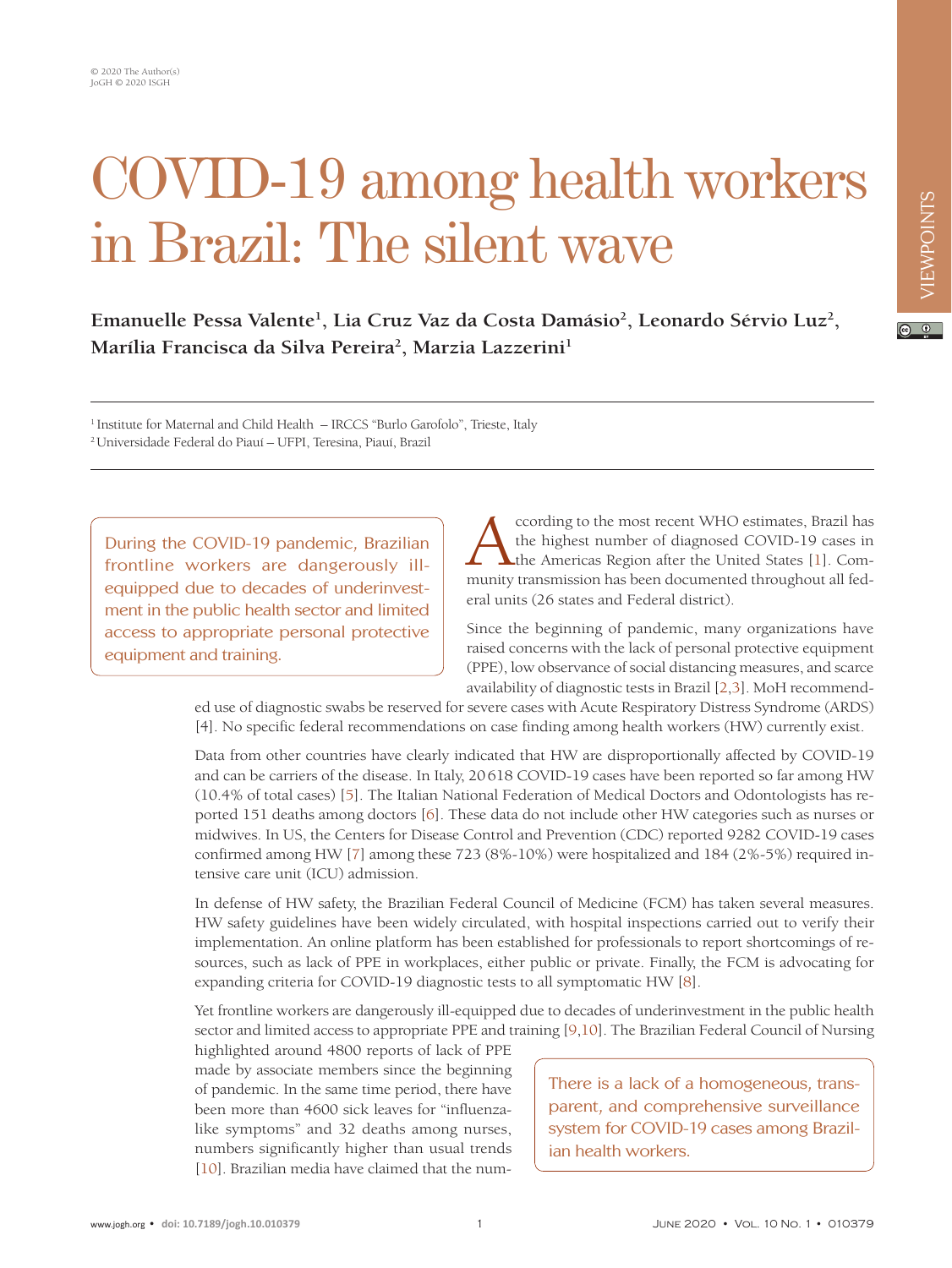

**Photo: Brazilian Federal Council of Medicine online platform for reporting shortcomings of resources (eg, personal protective equipment) in workplaces. Used with permission kindly provided by Brazilian Federal Council of Medicine.**

ber of COVID-19 cases and related deaths among HW, in particular in selected states such as São Paulo and Maranhão, is rapidly increasing [[11](#page-2-9)].

Open Knowledge Brazil (OKBR), a civil society organization that operates in support of open-access data of public interest, ranked Brazilian states with a "Transparency index", evaluating 13 criteria related to content, format and level of detail of information disclosed via official portals during COVID-19 pandemic [\[12\]](#page-2-10). Despite improvements in the last weeks, on 22 April only four (15.3%) Brazilian states published data on the availability of COVID-19 diagnostic tests, while 11 (42.3%) provided data on incidence of new ARDS cases [[12](#page-2-10)]. The "Transparency index" had a major impact on public opinion in Brazil, and civil public legal action was taken against San Paulo state using these data. However, the Transparency index does not include availability of data on COVID-19 among HW to evaluate states.

We report here the results of a rapid review performed by systematically screening each of the 27 federal health department websites and COVID-19 dedicated portals in order to identify specific policies for HW health screening and testing, and related HW morbidity and mortality data. Data collection procedures were integrated by research on social networks. Data are updated on 27 April 2020.

Results indicated that Pernambuco, a state in Northeast, was the first to develop a policy to perform diagnostic swabs among all symptomatic HW on 4 April 2020, giving priority to HW in ICUs and emergency departments. Policies in other states were less clear, with limited availability on official websites. Major in-

<span id="page-1-0"></span>

**Figure 1.** COVID-19 positive cases among health workers by Brazilian federal state. HW – health worker. Note: only six states had data available on health worker infection; Pernambuco state has a policy for HW testing. Data sources: State epidemiological bulletins, accessed 27 April 2020 [\[13-](#page-2-11)[19\]](#page-2-12).

vestments were made in rapid tests for qualitative antibody detection whose accuracy is still unclear.

Information regarding COVID-19 confirmed cases among HWs was available in the official bulletins of only six (22.2%) Brazilian Federal states (**[Figure 1](#page-1-0)**). As expected based on current policies, a significantly higher number of cases was detected in Pernambuco compared to other states, with a high prevalence in HW (30.8% of total cases). As many states are currently implementing massive rapid test programs, increased numbers of COVID-19 cases among HW are expected in coming weeks.

These data demonstrate a lack of a homogeneous, transparent, and comprehensive surveillance system for COVID-19 cases among Brazilian HW during the current pandemic. Coordinated policies are needed to increase HW protection, and availability of surveillance data, to protect both HW and the entire Brazilian population.

**Acknowledgments:** The authors would like to thank Rebecca Lundin for the English language review. **Ethical statement:** This article does not contain any studies involving human participants.

## **Funding:** None.

**Authorship contributions:** EPV conceived the paper in discussion with LCVCD and ML. LSL, MFSP and EPV collected data. EPV drafted the initial manuscript and all authors reviewed/edited the manuscript for critically important intellectual content and approved the final version of the manuscript.

**Conflict of interest:** The authors completed the ICMJE Unified Competing Interest form (available upon request from the corresponding author), and declare no conflicts of interest.